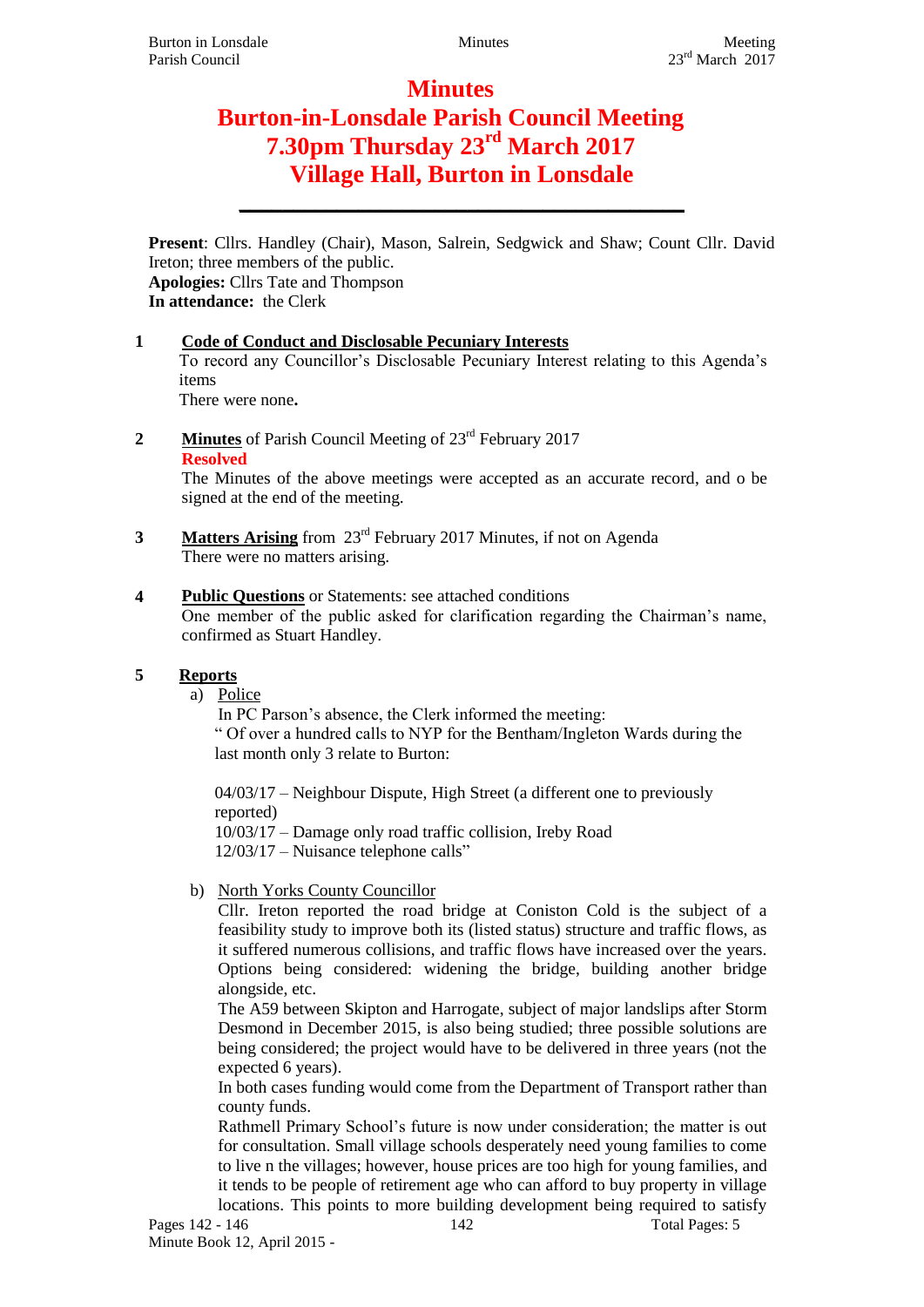demand.

Settle Swimming Pool may be closing for a short period for repairs/an upgrade.

### c) Craven District Councillors

Planning Matters

#### Applications

15/2017/17717: Tatham House, Low Street: internal alterations; single storey extension; first floor side extension; removal of dormer and replacement with rooflights; external works.

#### **Resolved**

Councillors had no comments to make.

15/2017/17793 Stone Bower, 10 High Street: LB application to remove one internal stud wall dividing entrance hall and kitchen **Resolved**

Councillors had no comments to make, noting it was surprising planning permission is being sought for internal works to a structure that was not present in the original build.

Permissions were noted for: 15/2016/17642: 5 Coronation Mt, Ireby Road

15/2016/17658 and 9: Bull Farm, High Street.

Waste Collections: it was noted a new collection system will start on 1<sup>st</sup> April: all recyclables (paper, glass and cans) will be collected in one bin every two weeks; general waste will be collected alternate weeks.

### d) Clerk

YLCA; Correspondence: nothing to report for these items.

The Clerk attended the Craven District Council Parishes Liaison Meeting on 22<sup>nd</sup> March and noted:

- should a building development of a significant number be proposed, any concerns regarding traffic density/flows should be notified directly to the planning and highways authorities and police, rather than just the planning authority.
- Emergency Planning: a new template is available for parishes' use.
- Road safety: 95 Alive campaign is under review

Additional notes will be circulated to councillors.

Cllr. Ireton noted the traffic calming scheme in Burton can be enforced as a Traffic Regulation order is in place. However, if it is not self-regulating (ie engineered to ensure traffic does adhere to speed limits), it is difficult to enforce.

### **6 Finance Matters**

a) Bank balances, including receipts since statement date

The Clerk reported the bank balances as per the Appendix. As mentioned at the last meeting a possible surplus of £8,000 was subject to revision; the forecast is now approximately £2,500, taking into consideration both committed expenditure and this meeting's payments.

b) Approval of payments of budgeted and non budgeted items

#### **Resolved**

To approve the payments as per the Appendix.

### c) Street lighting: future costs

NYCC has informed parishes which pay NYCC for street lighting power supply will be facing substantial price increases in the coming year. Parishes are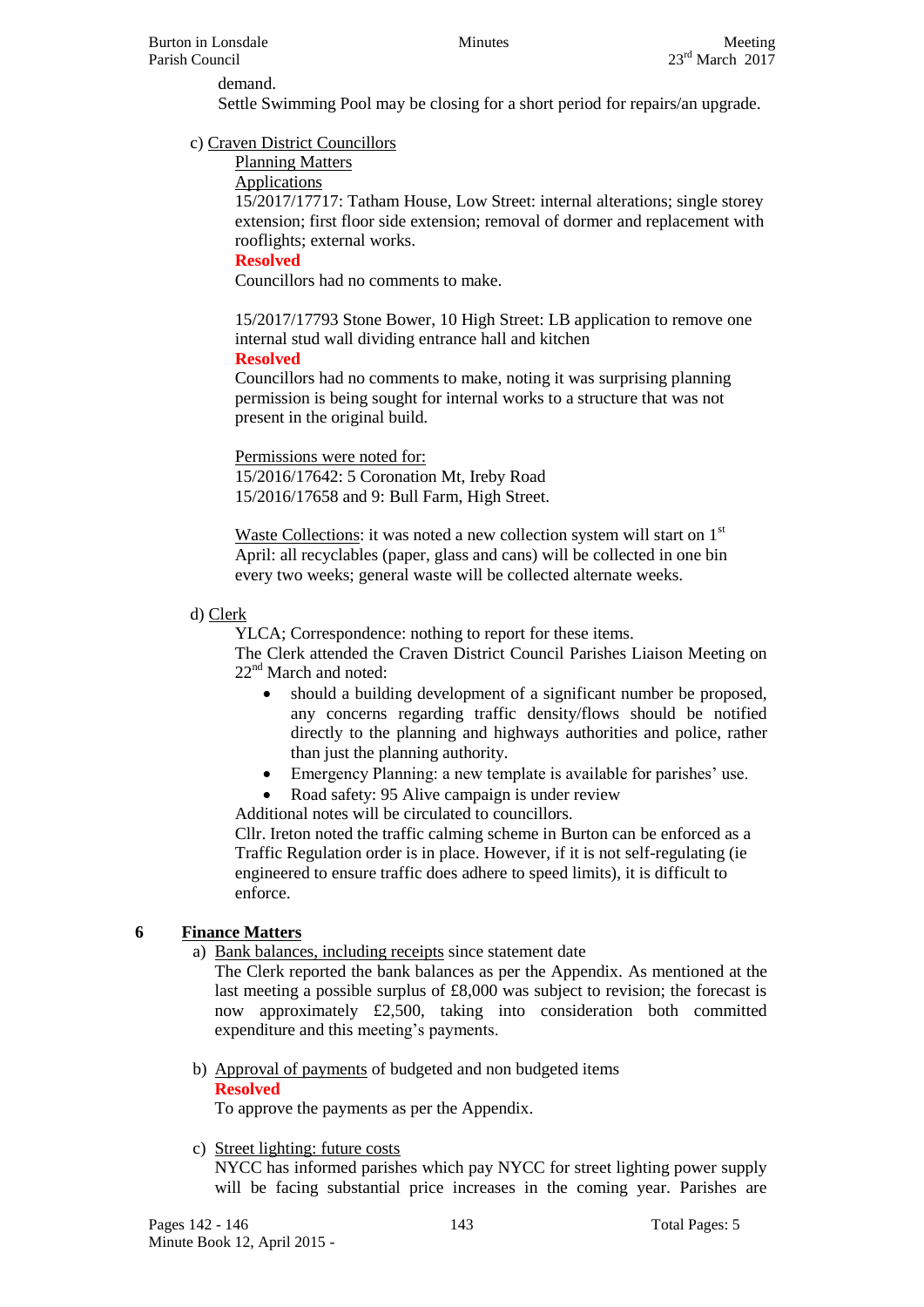recommended to investigate other suppliers' electricity prices.

d) Annual Audit: internal audit date

The Clerk informed the meeting the internal audit will be from  $20<sup>th</sup>$  April to  $16<sup>th</sup>$ May, earlier than previous audits. The Annual Return must be completed and approved by the parish council and submitted to the external auditor by  $12<sup>th</sup>$ June.

# **7 Richard Thornton School Site**: progress report re disposal

Cllr Tate reported prior to the meeting that discussions are ongoing within the Diocese and hopes some news would be forthcoming by the end of 2017.

Cllr. Salrein expressed disappointment at the lack of progress to dispose of the school buildings and land, following the school's closure in August 2014.

It was noted a potential sale was halted following the property's inclusion in the draft Craven District Local Plan, itself due to be out for consultation again toward the end of 2017. The property's inclusion in the draft Local Plan may affect the final value of the site. The site is owned by the Richard Thornton Family Trust and the Trustees are legally obliged to seek the best outcome for the Trust's beneficiaries, hence the delay awaiting the outcome of the final Local Plan.

# **8 Parish Councillor Reports**

a) Village Hall Committee

Cllr Salrein reported there will be an AGM on  $3<sup>rd</sup>$  April; it is possibly the first formal meeting of the committee for nearly twelve months.

- b) Bentham Common Lands Charity: no report.
- c) Woodland Trust: no report.
- d) Local Footpath Volunteers: Partnership Working

A short meeting of the organiser, Sheila Laking and two of the four local volunteers was held last week, by way of introduction to the people and processes.

### **9 A Village Orchard**

Proposal by Burton Pals with Trowels to provide a small fruit orchard

Cllr Salrein stated her strong opposition to the proposal, citing the main purpose of the Recreation Field as being for sports.

The clauses from the original conveyance, dated  $4<sup>th</sup>$  May 1920 transferring the land from R J Tatham's representatives to Burton in Lonsdale Parish Council were given to the meeting as including :

*" ......And whereas the said Leonard Tatham is desirous of dedicating the said land to the public use for the purpose of a Recreation Ground.....* 

*To the intent and purpose that the said land shall at all times hereinafter be used and maintained as a public pleasure and recreation ground in accordance with such Byelaws and Regulations as may from time to time by made by the Council. ........."*

A detailed discussion followed; Cllr. Mason praised the good work done to date by Pals with Trowels and proposed a site meeting to further explore the matter. **Resolved**

#### To hold a site meeting on Thursday  $13<sup>th</sup>$  April at 7pm, starting at the Recreation Field, and to include Pals with Trowels representatives, Parish Councillors, and Mark Christie (as current proposer/instigator of sports activities in the village). 4 for, 1 against.

Two members of the public left the meeting at approximately 8.30pm.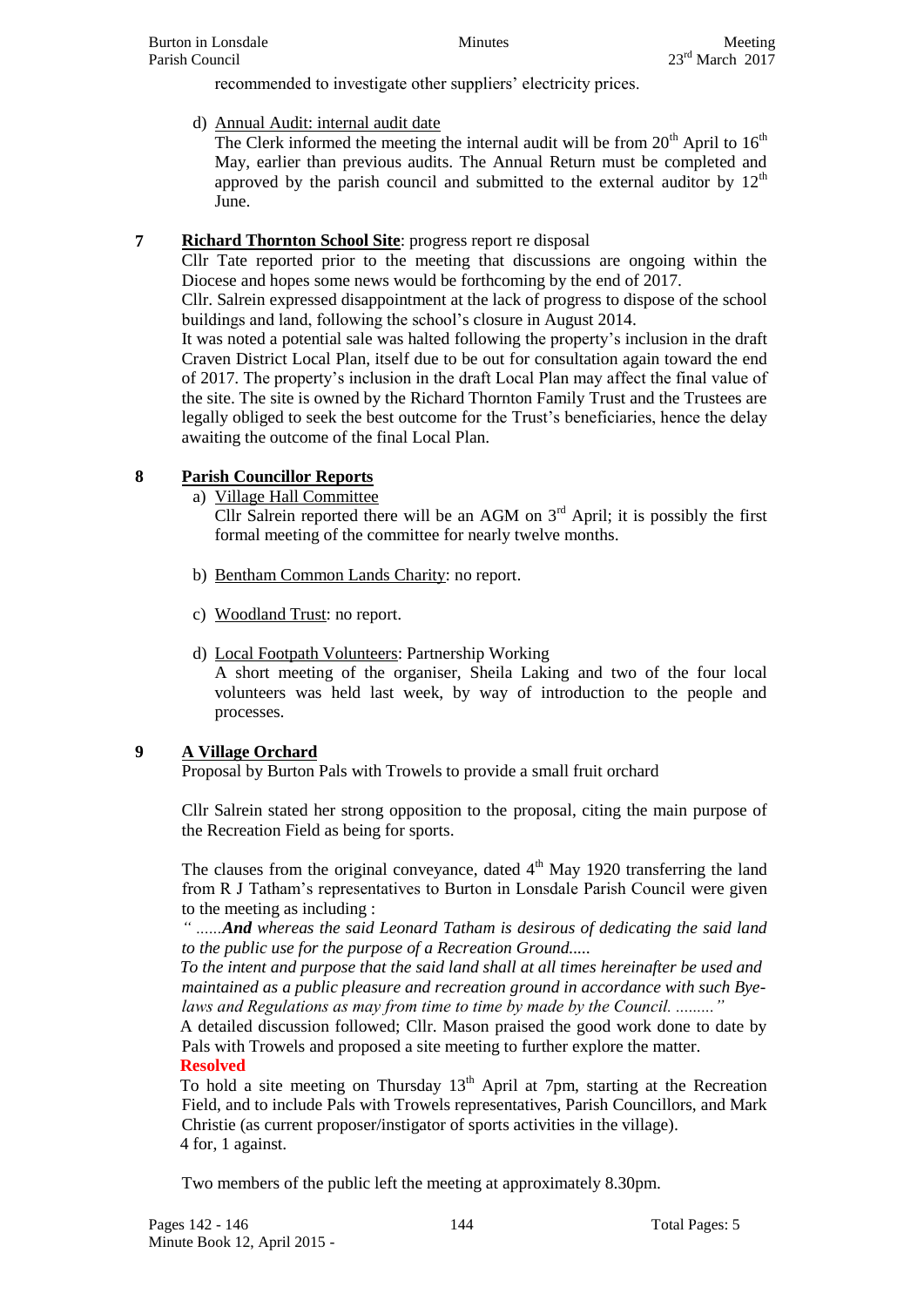# **10 Annual Parish Meeting**: arrangements

#### **Resolved**

To hold the meeting on Thursday  $27<sup>th</sup>$  April, starting at approximately 7.30pm, following a short monthly meeting of the Parish Council. The agenda to include an opportunity for local groups to give reports about their activities during the past year. Publicity to include a short item in the *Burtonian.*

Cllr. Ireton left the meeting.

### **11 Recreation Committee**

Play Area inspection reports

Cllr. Mason reported that Recreation Committee member M. Illesley, had done a play equipment visual inspection, in Cllr. Thomson's absence, and given his findings to the committee; there are no urgent items to attend to.

Pavilion: bookings, maintenance, including cleaning

The Clerk reported regular bookings by Lonsdale Archers, occasional bookings by Wray FC and children's parties. Inspection and cleaning continue on a regular basis.

# **12 Maintenance Reports**

- a) Village Green, including War Memorial: nothing to report.
- b) Riverside Land

Cllr. Mason reported some work has been done to the damaged grass areas near the WwTW gates. Now waiting for warmer weather for seeding.

- c) Very Old and Separate Churchyard: no report
- d) Street Lighting: Greta Heath faulty light mended within five working days of reporting.
- e) Public benches

The Clerk noted someone unknown had tidied around the benches at Ireby Road, and will put short item in *Burtonian* to thank them. Noted that Pals with Trowels look after the benches at the Village Green and will be looking after the bench outside the (now closed) school.

f) Public Footpaths: see item 8d above.

# **13 Items to be included by Clerk in press release**

### **Resolved**

To report new recycling arrangements and the date of the Annual Parish Meeting.

### **14 Date, time and venue next monthly Parish Council meeting Resolved**

 $27<sup>th</sup>$  April 2017, (before Annual Parish Meeting the same evening)

The meeting ended at 8.55pm.

**Signed ............................................................ Dated ............................**